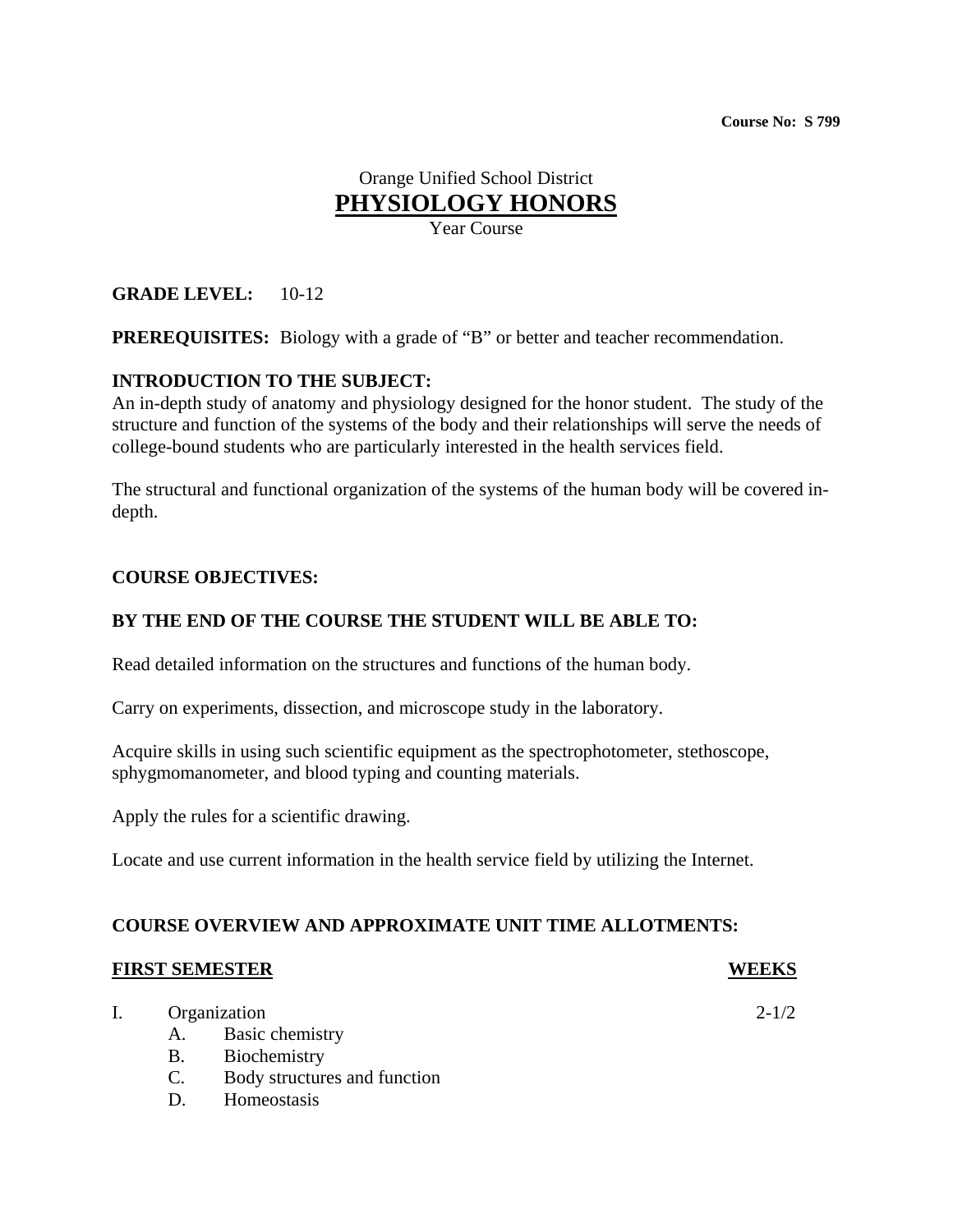Physiology Page 2

|      |                      |                          | <b>WEEKS</b>   |
|------|----------------------|--------------------------|----------------|
| II.  | Cells                |                          | $1 - 1/2$      |
|      | A.                   | Organelles               |                |
|      | <b>B.</b>            | Transport                |                |
| III. | <b>Tissues</b>       |                          | 3              |
|      | A.                   | Epithelium               |                |
|      | <b>B.</b>            | Muscle                   |                |
|      | C.                   | Connective               |                |
|      | D.                   | <b>Nervous</b>           |                |
|      | Ε.                   | <b>Mitosis</b>           |                |
| IV.  | Membranes and Glands |                          | $\mathbf{1}$   |
|      | A.                   | Mucous                   |                |
|      | <b>B.</b>            | Serous                   |                |
|      | C.                   | Synovial                 |                |
|      | D.                   | Cutaneous                |                |
|      | Ε.                   | Gland types              |                |
| V.   | Muscle Physiology    |                          | $\overline{2}$ |
|      | A.                   | Microscope structure     |                |
|      | <b>B.</b>            | Molecular structure      |                |
|      | C.                   | Function                 |                |
|      | D.                   | Energy for contraction   |                |
| VI.  | The Nervous System   |                          | 3              |
|      | A.                   | Cells                    |                |
|      | <b>B.</b>            | Nerve impulse            |                |
|      | C.                   | Somatic Nervous System   |                |
|      | D.                   | Autonomic Nervous System |                |
| VII. | The Endocrine System |                          | $\overline{2}$ |
|      | A.                   | Prostaglandins           |                |
|      | <b>B.</b>            | Pituitary Gland          |                |
|      | C.                   | <b>Thyroid Gland</b>     |                |
|      | D.                   | Parathyroid Gland        |                |
|      | E.                   | <b>Adrenal Gland</b>     |                |
|      | F.                   | Islands of Langerhans    |                |
|      | G.                   | Reproductive             |                |
|      | H.                   | Pineal                   |                |
|      | I.                   | Thymus                   |                |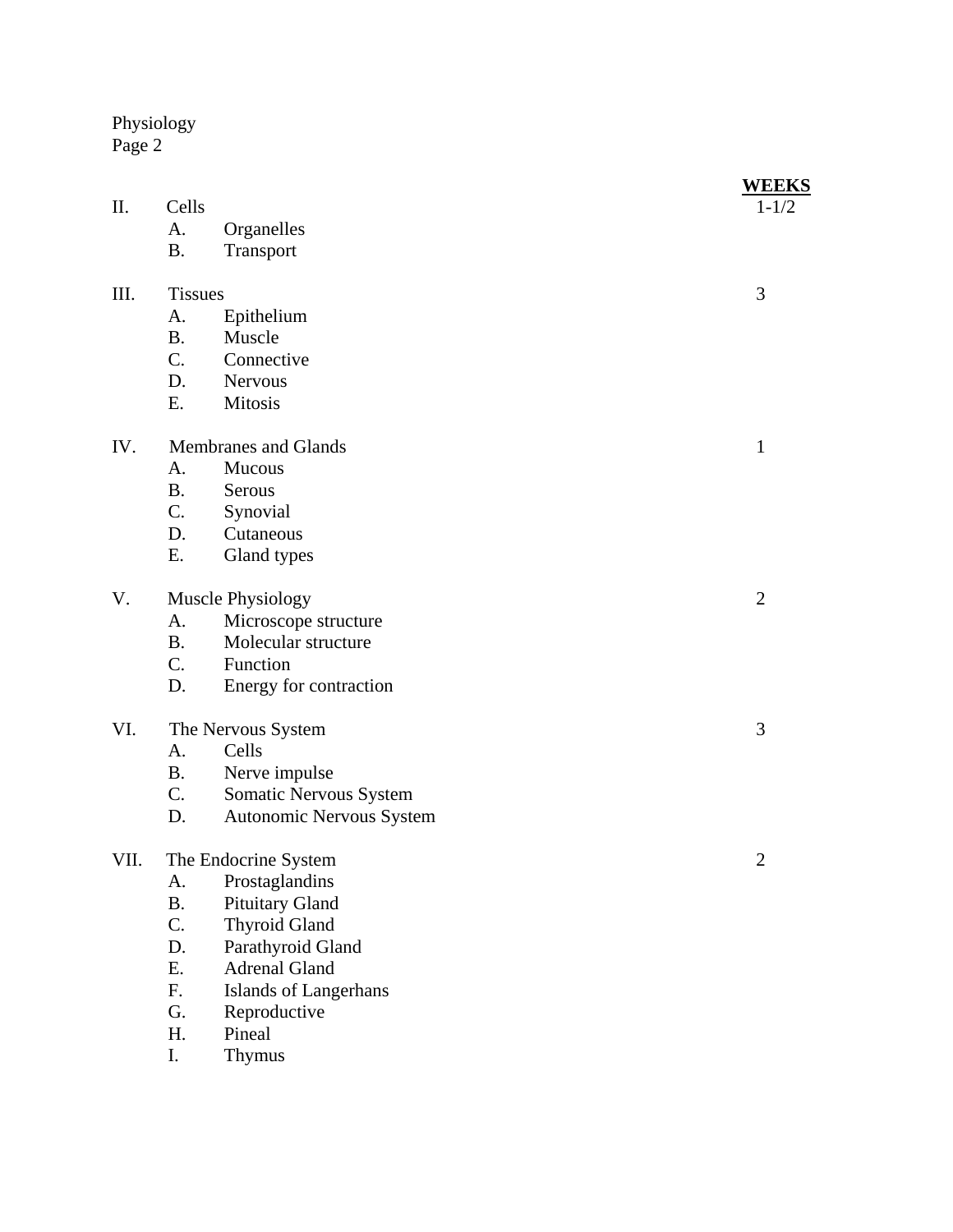Physiology Page 3

|       |                                               |                     | <b>WEEKS</b>   |
|-------|-----------------------------------------------|---------------------|----------------|
| VIII. | The Circulatory System                        |                     | $\overline{4}$ |
|       | <b>Blood</b><br>A.                            |                     |                |
|       | Hearth and blood vessels<br><b>B.</b>         |                     |                |
|       | C.<br>Physiology of the Cardiovascular System |                     |                |
| IX.   | Exams                                         |                     |                |
|       |                                               | <b>Total Weeks:</b> | 19             |
|       |                                               |                     |                |
|       | <b>SECOND SEMESTER</b>                        |                     |                |
| IV.   | The Lymphatic System                          |                     | 1              |
|       | Lymph circulation<br>А.                       |                     |                |
|       | Thymus<br><b>B.</b>                           |                     |                |
|       | C.<br>Spleen                                  |                     |                |
| II.   | <b>Respiratory System</b>                     |                     | 1              |
|       | Organs of respiration<br>A.                   |                     |                |
|       | Function<br><b>B.</b>                         |                     |                |
| III.  | Digestive System                              |                     | $\overline{2}$ |
|       | Organs of digestion<br>А.                     |                     |                |
|       | Function<br><b>B.</b>                         |                     |                |
|       | C.<br>Chemistry of enzyme action              |                     |                |
| IV.   | Dissection of Fetal Pig                       |                     | $\overline{2}$ |
|       | External anatomy<br>A.                        |                     |                |
|       | Mouth and Pharynx<br><b>B.</b>                |                     |                |
|       | C.<br>Neck organs                             |                     |                |
|       | Abdominal cavity<br>D.                        |                     |                |
|       | Urogenital organs<br>Ε.                       |                     |                |
|       | Thoracic cavity<br>F.                         |                     |                |
|       | Brain and spinal cord<br>G.                   |                     |                |
| V.    | Metabolism                                    |                     | $\overline{2}$ |
|       | Carbohydrate metabolism<br>A.                 |                     |                |
|       | <b>Glucose Catabolism</b><br>1.               |                     |                |
|       | Glycolysis<br>А.                              |                     |                |
|       | Citric acid cycle<br><b>B.</b>                |                     |                |
|       | C.<br><b>Electron Transport System and</b>    |                     |                |
|       | <b>Oxidative Phosphorylation</b>              |                     |                |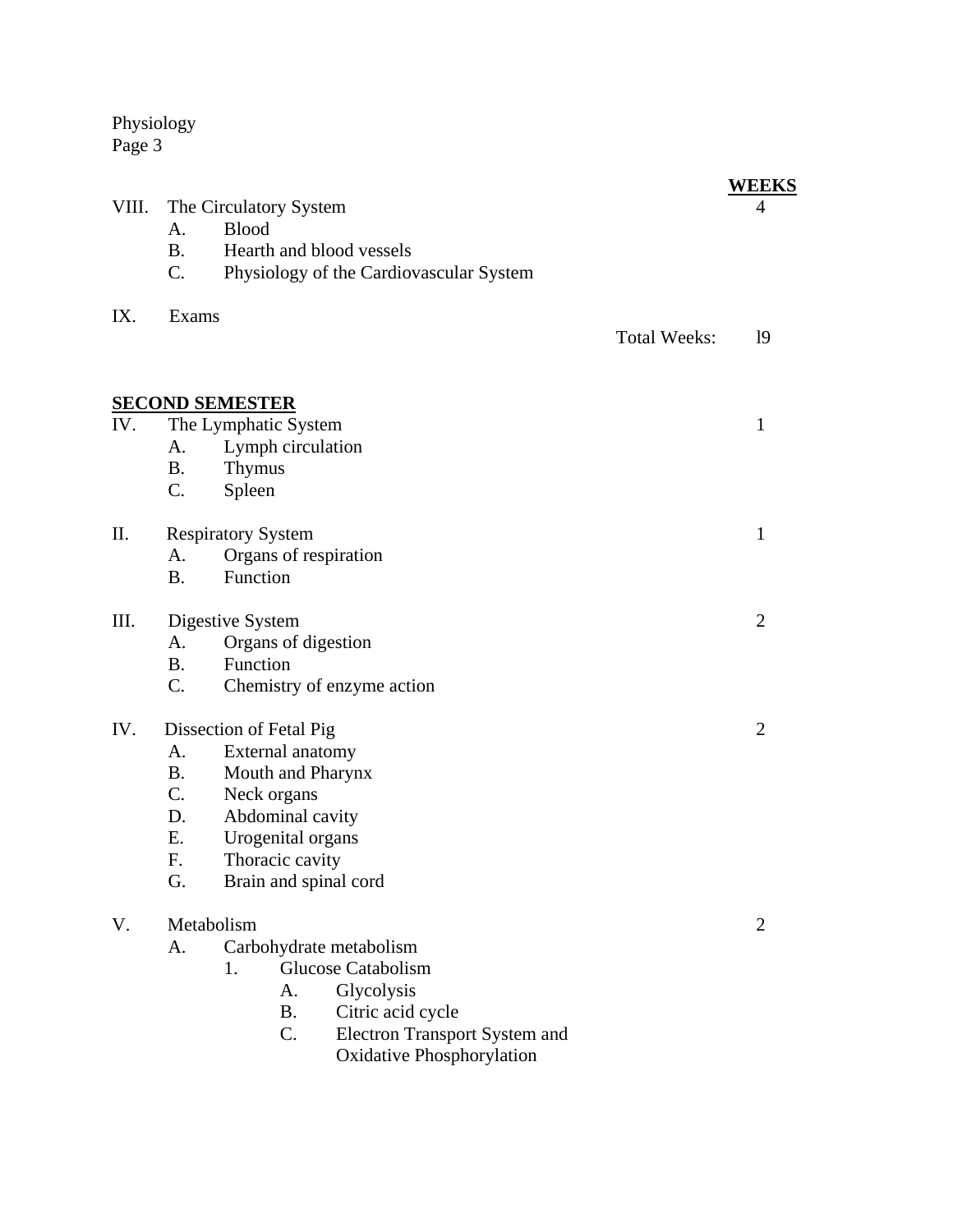# Physiology Page 4

|       |                         | Glucose Anabolism<br>2.              |                     | <b>WEEKS</b>   |
|-------|-------------------------|--------------------------------------|---------------------|----------------|
|       | <b>B.</b>               | Fat metabolism                       |                     |                |
|       | $C_{\cdot}$             | Protein metabolism                   |                     |                |
|       | D.                      | Metabolic rates                      |                     |                |
| VI.   | The Urinary System      |                                      |                     | $\mathbf{1}$   |
|       | A.                      | Organs of Urinary System             |                     |                |
|       | <b>B.</b>               | Abnormal conditions                  |                     |                |
| VII.  | Reproduction            |                                      |                     | 3              |
|       | A.                      | Study of Deoxyribonucleic Acid (DNA) |                     |                |
|       | <b>B.</b>               | Meiosis                              |                     |                |
|       | $C_{\cdot}$             | Male reproductive system             |                     |                |
|       | D.                      | Female reproductive system           |                     |                |
|       | E.                      | Embryology                           |                     |                |
| VIII. | Genetics                |                                      |                     | 3              |
|       | A.                      | Chromosomes and genes                |                     |                |
|       | <b>B.</b>               | Law of heredity                      |                     |                |
|       | C.                      | Human genetics                       |                     |                |
|       | D.                      | Abnormal genetic conditions          |                     |                |
| IX.   |                         | Skeletal System Unit                 |                     | $\overline{2}$ |
|       | A.                      | Bone structure                       |                     |                |
|       | B <sub>1</sub>          | Bone formation                       |                     |                |
|       | $C_{\cdot}$             | Bone identification                  |                     |                |
|       | D.                      | Spectrophotometer                    |                     |                |
| Χ.    | <b>Skeletal Muscles</b> |                                      |                     | $\mathbf{1}$   |
|       | A.                      | Reasons for names                    |                     |                |
|       | B <sub>1</sub>          | Muscle identification                |                     |                |
|       |                         |                                      | <b>Total Weeks:</b> | 18             |
|       |                         |                                      |                     |                |
|       |                         |                                      |                     |                |

| <b>DATE OF CONTENT REVISION:</b> | September 6, 2000 |
|----------------------------------|-------------------|
| DATE OF BOARD APPROVAL:          | October 19, 2000  |